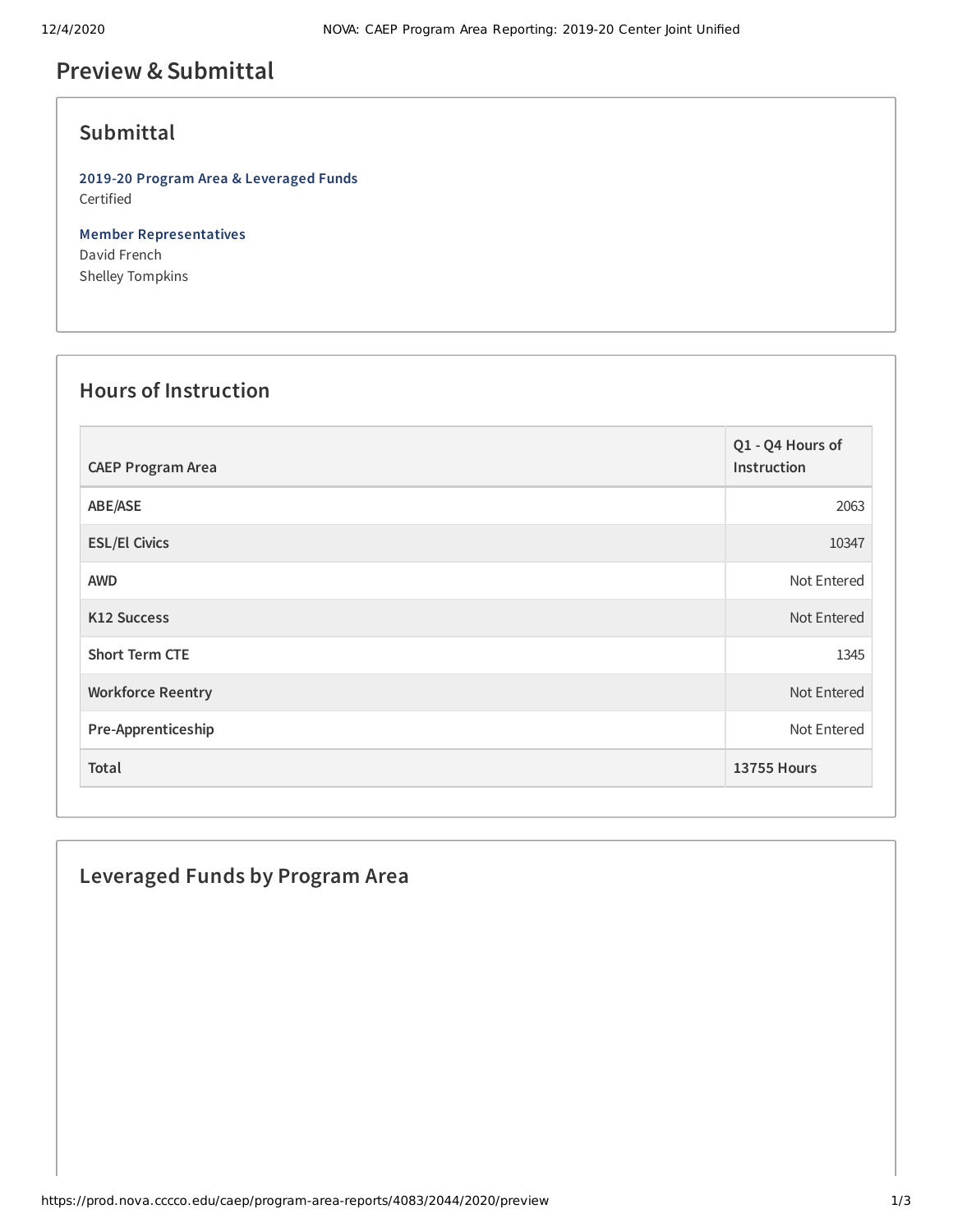12/4/2020 NOVA: CAEP Program Area Reporting: 2019-20 Center Joint Unified

| Fund                                         | <b>ABE/ASE</b> | ESL/El<br><b>Civics</b> | <b>AWD</b>            | K12<br><b>Success</b> | <b>Short</b><br><b>Term CTE</b> | Workforce<br>Reentry | Pre-<br>Apprenticeship | <b>Totals</b> |
|----------------------------------------------|----------------|-------------------------|-----------------------|-----------------------|---------------------------------|----------------------|------------------------|---------------|
| California Adult<br><b>Education Program</b> | \$60,599       | \$107,964               | Not<br>Entered        | Not<br>Entered        | \$46,219                        | Not Entered          | Not Entered            | \$214,782     |
| <b>CalWORKs</b>                              | \$838          | \$839                   | <b>Not</b><br>Entered | <b>Not</b><br>Entered | \$838                           | Not Entered          | Not Entered            | \$2,515       |
| <b>NonCredit</b>                             | Not<br>Entered | Not<br>Entered          | Not<br>Entered        | Not<br>Entered        | Not<br>Entered                  | Not Entered          | Not Entered            | \$0           |
| <b>Perkins</b>                               | Not<br>Entered | Not<br>Entered          | Not<br>Entered        | Not<br>Entered        | Not<br>Entered                  | Not Entered          | Not Entered            | \$0           |
| <b>LCFF</b>                                  | Not<br>Entered | Not<br>Entered          | Not<br>Entered        | Not<br>Entered        | Not<br>Entered                  | Not Entered          | Not Entered            | \$0           |
| Fees                                         | \$429          | \$21,458                | Not<br>Entered        | Not<br>Entered        | \$429                           | Not Entered          | Not Entered            | \$22,316      |
| K12 Adult Ed Jail<br><b>Funds</b>            | Not<br>Entered | Not<br>Entered          | Not<br>Entered        | Not<br>Entered        | Not<br>Entered                  | Not Entered          | Not Entered            | \$0           |
| <b>WIOA II</b>                               | \$15,400       | \$30,067                | <b>Not</b><br>Entered | Not<br>Entered        | \$5,863                         | Not Entered          | Not Entered            | \$51,330      |
| Contracted<br><b>Services</b>                | Not<br>Entered | Not<br>Entered          | Not<br>Entered        | Not<br>Entered        | Not<br>Entered                  | Not Entered          | Not Entered            | \$0           |
| <b>Totals</b>                                | \$77,266       | \$160,328               | \$0                   | \$0                   | \$53,349                        | \$0                  | \$0                    | \$290,943     |

## **Certification**

**28 Capital Adult Education Regional Consortium - Primary Contact**

**Branka Marceta 2282587** Director [bmarceta@scoe.net](mailto:bmarceta@scoe.net)

**Bethany Ely** Coordinator [bely@scoe.net](mailto:bely@scoe.net)

#### Approved by Branka Marceta 2282587

#### **12/04/2020 12:09 PM PST**